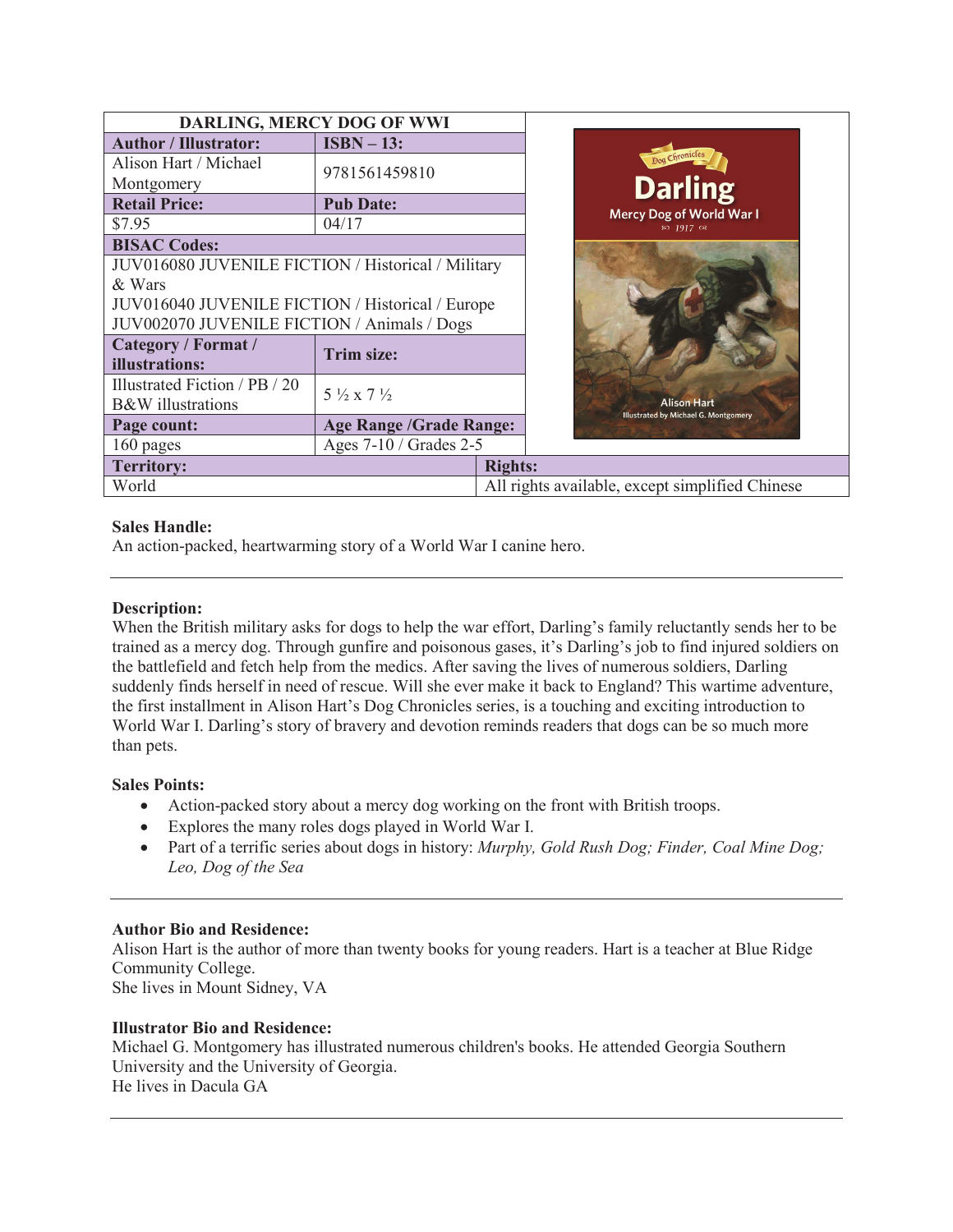#### **Author's previous books:**

| <b>Title</b>                    | <b>ISBN</b>   | <b>Publisher</b> | Pub date  | <b>Price</b> |
|---------------------------------|---------------|------------------|-----------|--------------|
| Finder, Coal Mine Dog           | 9781561458608 | Peachtree        | 10/1/2015 | \$12.95      |
| Murphy, Gold Rush Dog           | 9781561457694 | Peachtree        | 10/1/2014 | \$12.95      |
| Darling, Mercy Dog of World War | 9781561457052 | Peachtree        | 10/1/2013 | \$12.95      |
| I HC                            |               |                  |           |              |

# **Marketing and Publicity points:**

- · Cross-promote with new hardcover
- Teacher's Guide

# **Cover & Interior:**

http://peachtree-online.com/staff/seasonal/pdfs/DarlingMercyDogofWWI.pdf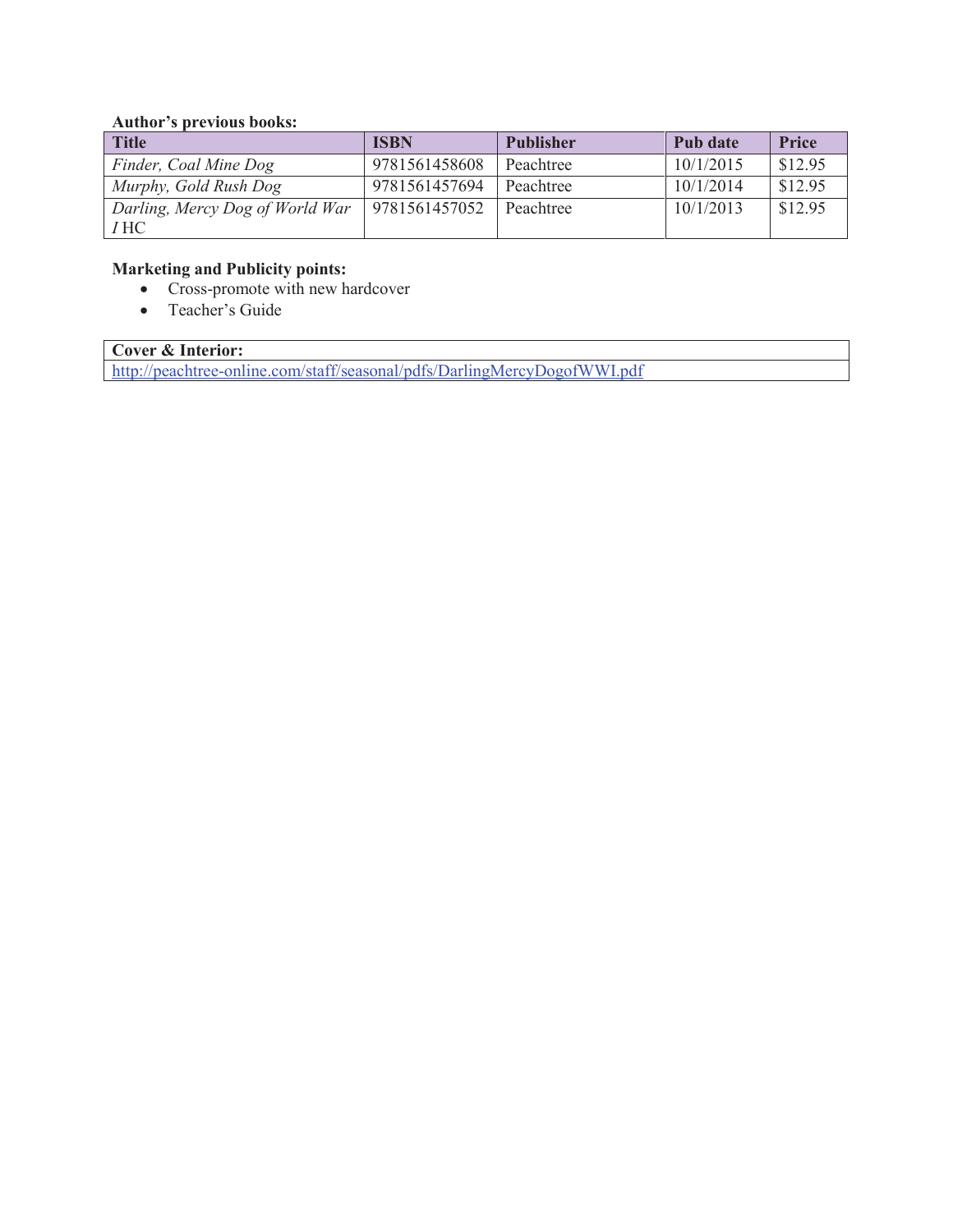

**Alison Hart Illustrated by Michael G. Montgomery**